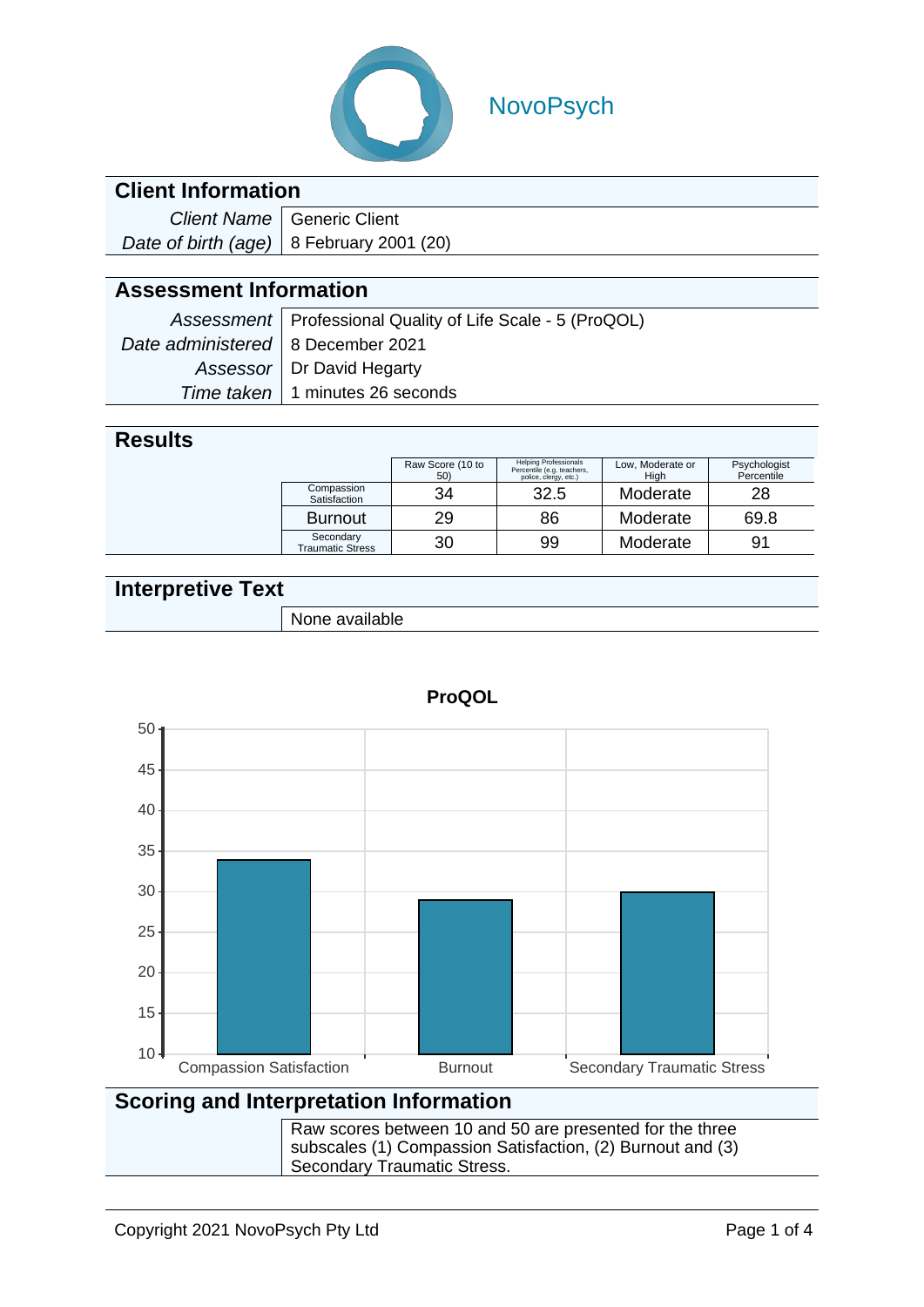

**Client Name** Generic Client

| Scoring and Interpretation Information (cont.)                                                                                                                                                                                                                                                                                                                                                                                                                                                                                                                                                                                                                        |
|-----------------------------------------------------------------------------------------------------------------------------------------------------------------------------------------------------------------------------------------------------------------------------------------------------------------------------------------------------------------------------------------------------------------------------------------------------------------------------------------------------------------------------------------------------------------------------------------------------------------------------------------------------------------------|
| Each subscale score is also presented as two percentile ranks,<br>comparing the respondent's scores to typical patterns of responding<br>for helping professionals generally (a sample of teachers, police,<br>clergy, doctors and first responders), and percentiles specific to<br>psychologists.                                                                                                                                                                                                                                                                                                                                                                   |
| A percentile of 50 represents an average score in relation to the<br>comparison group. Interpretation using the comparison group that<br>most closely responds to the corespondent's work setting is<br>recommended.                                                                                                                                                                                                                                                                                                                                                                                                                                                  |
| High scores (42 or more) on Compassion Satisfaction and low<br>scores (22 or less) on Burnout and Secondary Traumatic Stress are<br>indicative of optimum (and unusual) professional health. Many<br>respondents will score in the moderate category for Compassion<br>Satisfaction and Burnout, which is typical of a normal relationship<br>with work. Moderate or High Secondary Traumatic Stress indicates<br>the worker would benefit from support.                                                                                                                                                                                                              |
| - Compassion Satisfaction (items 3, 6, 12, 16, 18, 20, 22, 24, 27, 30)<br>Compassion satisfaction is about the pleasure you derive from being<br>able to do your work well. For example, you may feel like it is a<br>pleasure to help others through your work. You may feel positively<br>about your colleagues or your ability to contribute to the work setting<br>or even the greater good of society. Higher scores on this scale<br>represent a greater satisfaction related to your ability to be an<br>effective caregiver in your job. If you are in the high range, you<br>probably derive a good deal of professional satisfaction from your<br>position. |
| - Burnout (items 1, 4, 8, 10, 15, 17, 19, 21, 26, 29)<br>Burnout is one of the elements of Compassion Fatigue. It is<br>associated with feelings of hopelessness and difficulties in dealing<br>with work or in doing your job effectively. These negative feelings<br>usually have a gradual onset. They can reflect the feeling that your<br>efforts make no difference, or they can be associated with a very<br>high workload or a non-supportive work environment. Higher scores<br>on this scale mean that you are at higher risk for burnout.                                                                                                                  |
| - Secondary Traumatic Stress (items 2, 5, 7, 9, 11, 13, 14, 23, 25,<br>28)<br>The second component of Compassion Fatigue is Secondary<br>Traumatic Stress. It is about your work related, secondary exposure<br>to stressful events. The symptoms of Secondary Traumatic Stress<br>are usually rapid in onset and associated with a particular event.                                                                                                                                                                                                                                                                                                                 |

If scores are of a particularly meaningful profile the interpretive text section provides an interpretation of the constellations of scores.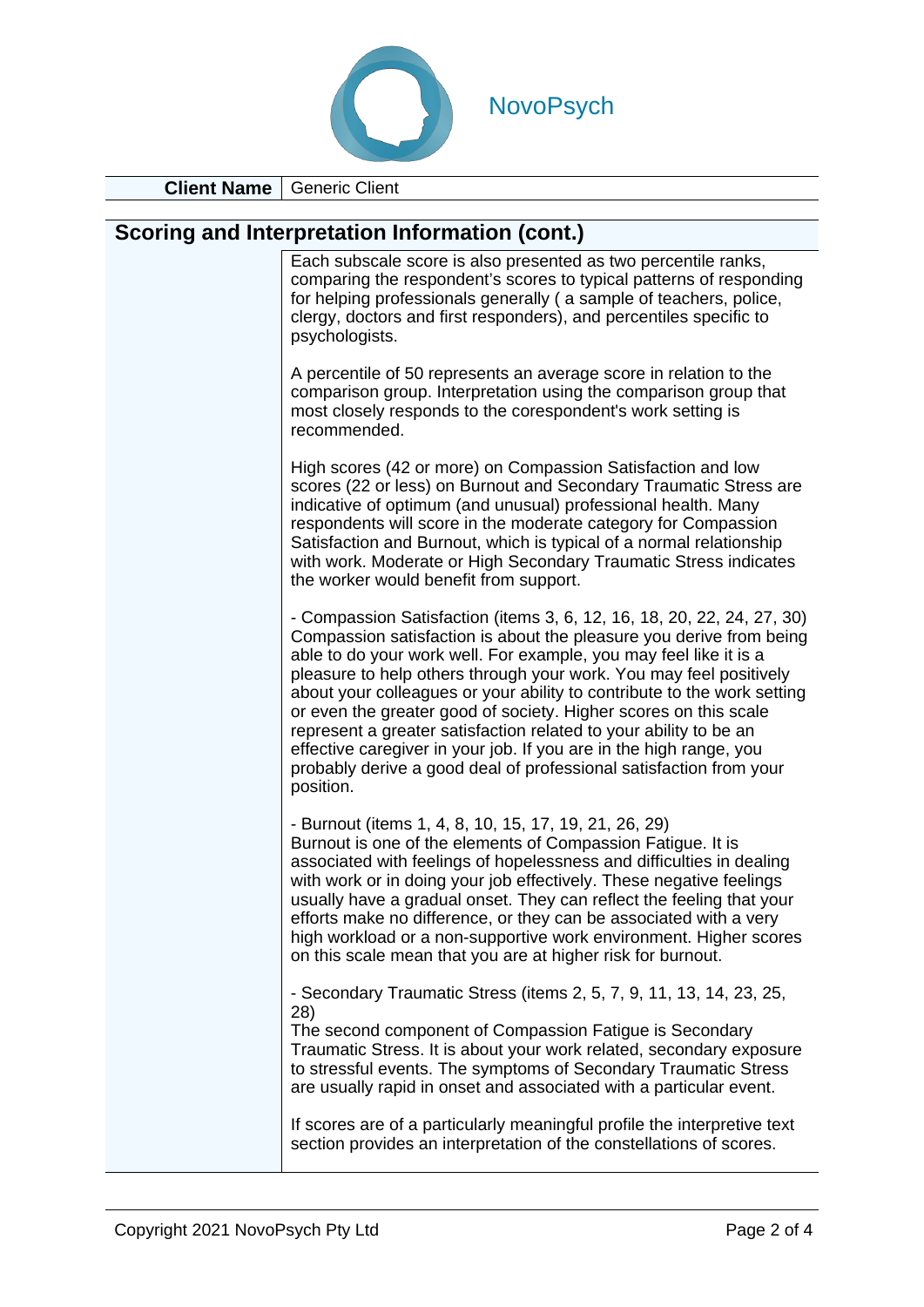

# NovoPsych

## **Client Name** Generic Client

|                |                                                                                                                 | Never | Rarely         | Sometimes      | Often          | Very Often |
|----------------|-----------------------------------------------------------------------------------------------------------------|-------|----------------|----------------|----------------|------------|
| 1              | I am happy.                                                                                                     | 5     | 4              | 3              | $\mathbf{2}$   | 1          |
| $\overline{2}$ | I am preoccupied with more than<br>one person I [help].                                                         | 1     | $\mathbf{2}$   | 3              | 4              | 5          |
| 3              | I get satisfaction from being able to<br>[help] people.                                                         | 1     | $\mathbf{2}$   | 3              | 4              | 5          |
| 4              | I feel connected to others.                                                                                     | 5     | 4              | 3              | $\overline{2}$ | 1          |
| 5              | I jump or am startled by<br>unexpected sounds.                                                                  | 1     | $\mathbf{2}$   | $\overline{3}$ | 4              | 5          |
| 6              | I feel invigorated after working with<br>those I [help].                                                        | 1     | $\mathbf{2}$   | 3              | 4              | 5          |
| $\overline{7}$ | I find it difficult to separate my<br>personal life from my life as a<br>[helper].                              | 1     | $\mathbf{2}$   | 3              | 4              | 5          |
| 8              | I am not as productive at work because<br>I am losing sleep over traumatic<br>experiences of a person I [help]. | 1     | $\mathbf{2}$   | 3              | $\overline{4}$ | 5          |
| 9              | I think that I might have been<br>affected by the traumatic stress of<br>those I [help].                        | 1     | $\mathbf{2}$   | 3              | 4              | 5          |
| 10             | I feel trapped by my job as a<br>[helper].                                                                      | 1     | $\mathbf{2}$   | 3              | 4              | 5          |
| 11             | Because of my [helping], I have felt<br>"on edge" about various things.                                         | 1     | $\mathbf{2}$   | 3              | 4              | 5          |
| 12             | I like my work as a [helper].                                                                                   | 1     | $\mathbf{2}$   | 3              | 4              | 5          |
| 13             | I feel depressed because of the<br>traumatic experiences of the people<br>$ $ [help].                           | 1     | $\mathbf{2}$   | 3              | 4              | 5          |
| 14             | I feel as though I am experiencing<br>the trauma of someone I have<br>[helped].                                 | 1     | $\mathbf{2}$   | 3              | 4              | 5          |
| 15             | I have beliefs that sustain me.                                                                                 | 5     | 4              | 3              | $\overline{2}$ | 1          |
| 16             | I am pleased with how I am able to<br>keep up with [helping] techniques<br>and protocols.                       | 1     | $\overline{2}$ | 3              | 4              | 5          |
| 17             | I am the person I always wanted to<br>be.                                                                       | 5     | 4              | $\overline{3}$ | $\mathbf 2$    | 1          |
| 18             | My work makes me feel satisfied.                                                                                | 1     | $\mathbf{2}$   | $\overline{3}$ | 4              | 5          |
| 19             | I feel worn out because of my work<br>as a [helper].                                                            | 1     | $\mathbf{2}$   | 3              | 4              | 5          |